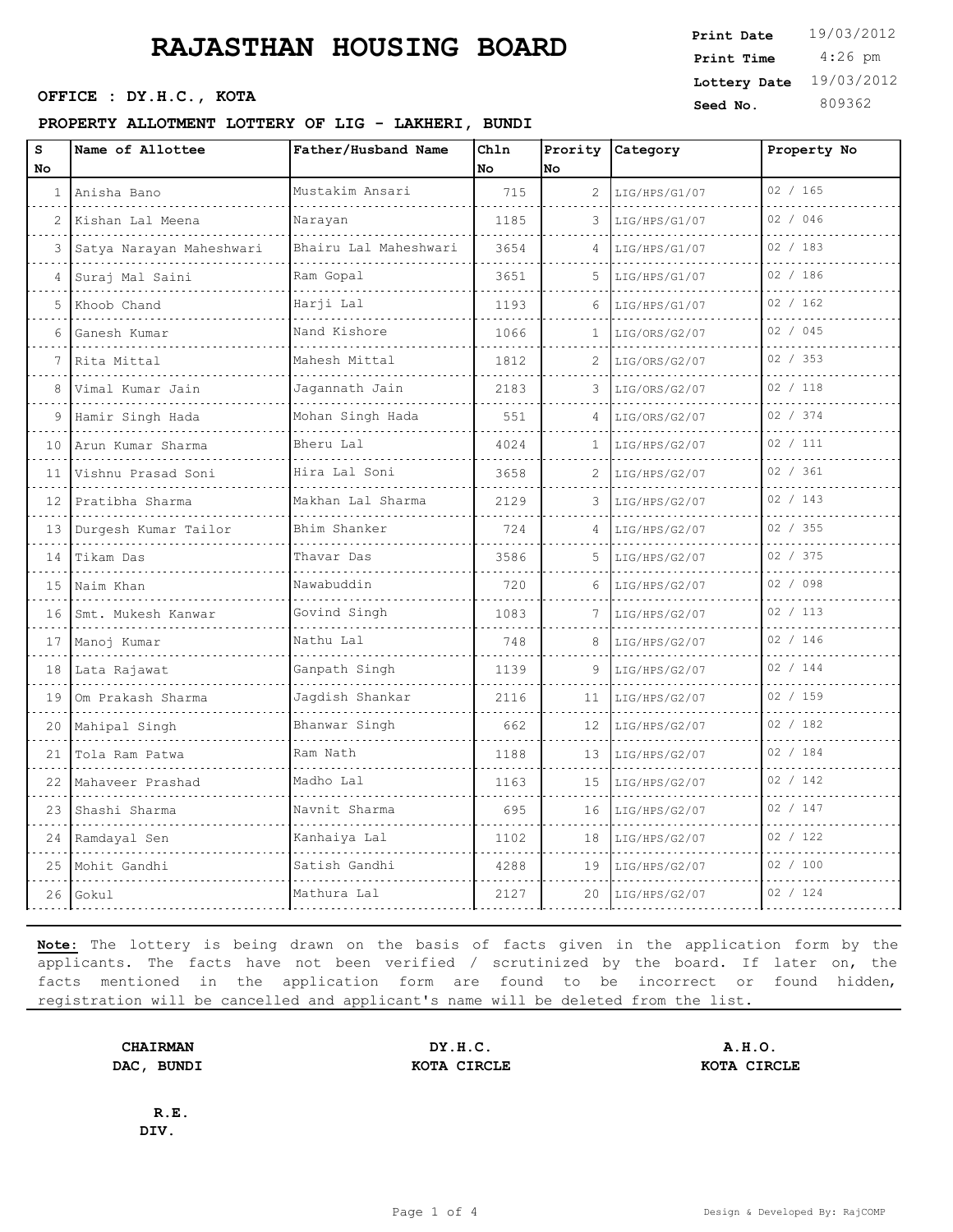#### **PROPERTY ALLOTMENT LOTTERY OF LIG - LAKHERI, BUNDI**

| No<br>27<br>28 | Dharmendra Gupta      | Father/Husband Name          |      |    | Prority Category | Property No |
|----------------|-----------------------|------------------------------|------|----|------------------|-------------|
|                |                       |                              | No   | No |                  |             |
|                |                       | Radhey Shyam                 | 4251 | 22 | LIG/HPS/G2/07    | 02 / 105    |
|                | Rajendra Sharma       | Babu Lal Sharma              | 1469 | 24 | LIG/HPS/G2/07    | 02 / 047    |
| 29             | Badam Bai<br>.        | Raja Ram                     | 2130 | 25 | LIG/HPS/G2/07    | 02 / 371    |
| 30             | Nand Kishore          | Sita Ram Pareta              | 1120 | 26 | LIG/HPS/G2/07    | 02 / 185    |
| 31             | Shyam Sunder          | Gyarsi Ram                   | 1196 | 27 | LIG/HPS/G2/07    | 02 / 354    |
| 32             | Mohd. Aslam           | Mohd. Husain<br>.            | 1131 | 28 | LIG/HPS/G2/07    | 02 / 102    |
| 33             | Dinesh Kumar Sharma   | Satya Narayan Sharma         | 3657 | 29 | LIG/HPS/G2/07    | 02 / 117    |
| 34             | Radha Kishan          | Bhanwar Lal                  | 2125 | 30 | LIG/HPS/G2/07    | 02 / 116    |
| 35             | Gopal Modi            | Kailash Chand<br>.           | 711  | 31 | LIG/HPS/G2/07    | 02 / 167    |
| 36             | Anil Singh            | Ganpat Singh                 | 1140 | 32 | LIG/HPS/G2/07    | 02 / 352    |
| 37             | Zamil Mohd.           | Azad Mohd.                   | 747  | 33 | LIG/HPS/G2/07    | 02 / 365    |
| 38             | Gyarsi Ram            | Gangadhar                    | 699  | 34 | LIG/HPS/G2/07    | 02 / 123    |
| 39             | Mohd. Asif            | Mohd. Yunus                  | 773  | 35 | LIG/HPS/G2/07    | 02 / 366    |
| 40             | Kamlesh Kumar Gochar  | Badri Lal Gochar             | 2137 | 36 | LIG/HPS/G2/07    | 02 / 161    |
| 41             | Purshottam Gupta<br>. | Vatsh Raj Gupta<br><u>.</u>  | 2080 | 37 | LIG/HPS/G2/07    | 02 / 101    |
| 42             | Radhey Shyam Saini    | Bhanwar Lal                  | 763  | 38 | LIG/HPS/G2/07    | 02 / 115    |
| 43             | Smt. Sunita           | Shankar Lal                  | 1117 | 39 | LIG/HPS/G2/07    | 02 / 160    |
| 44             | Jaqdev Ram            | Madan Lal<br>dia a dia a dia | 757  | 40 | LIG/HPS/G2/07    | 02 / 120    |
| 45             | Banwar Lal Gochar     | Harpal Gochar                | 2120 | 41 | LIG/HPS/G2/07    | 02 / 373    |
| 46             | Mohd. Yusuf           | Mehabulla                    | 755  | 42 | LIG/HPS/G2/07    | 02 / 377    |
| 47             | Himmat Singh Hada     | Mahaveer Singh Hada          | 771  | 43 | LIG/HPS/G2/07    | 02 / 164    |
| 48             | Sanjay Kumar          | Babu Lal                     | 2178 | 44 | LIG/HPS/G2/07    | 02 / 107    |
| 49             | Smt. Manju Saxena     | Pankaj Saxena                | 1952 | 45 | LIG/HPS/G2/07    | 02 / 042    |
| 50             | Arun Kumar Chouhan    | Ram Niwas                    | 2110 | 46 | LIG/HPS/G2/07    | 02 / 119    |
| 51             | Lad Kunwar            | Mahaveer Singh Hada          | 2147 | 47 | LIG/HPS/G2/07    | 02 / 360    |
| 52             | Gulstha Begam         | Gulam-a-Goss                 | 2010 | 49 | LIG/HPS/G2/07    | 02 / 166    |

**Note:** The lottery is being drawn on the basis of facts given in the application form by the applicants. The facts have not been verified / scrutinized by the board. If later on, the facts mentioned in the application form are found to be incorrect or found hidden, registration will be cancelled and applicant's name will be deleted from the list.

**CHAIRMAN DY.H.C. A.H.O. DAC, BUNDI KOTA CIRCLE KOTA CIRCLE**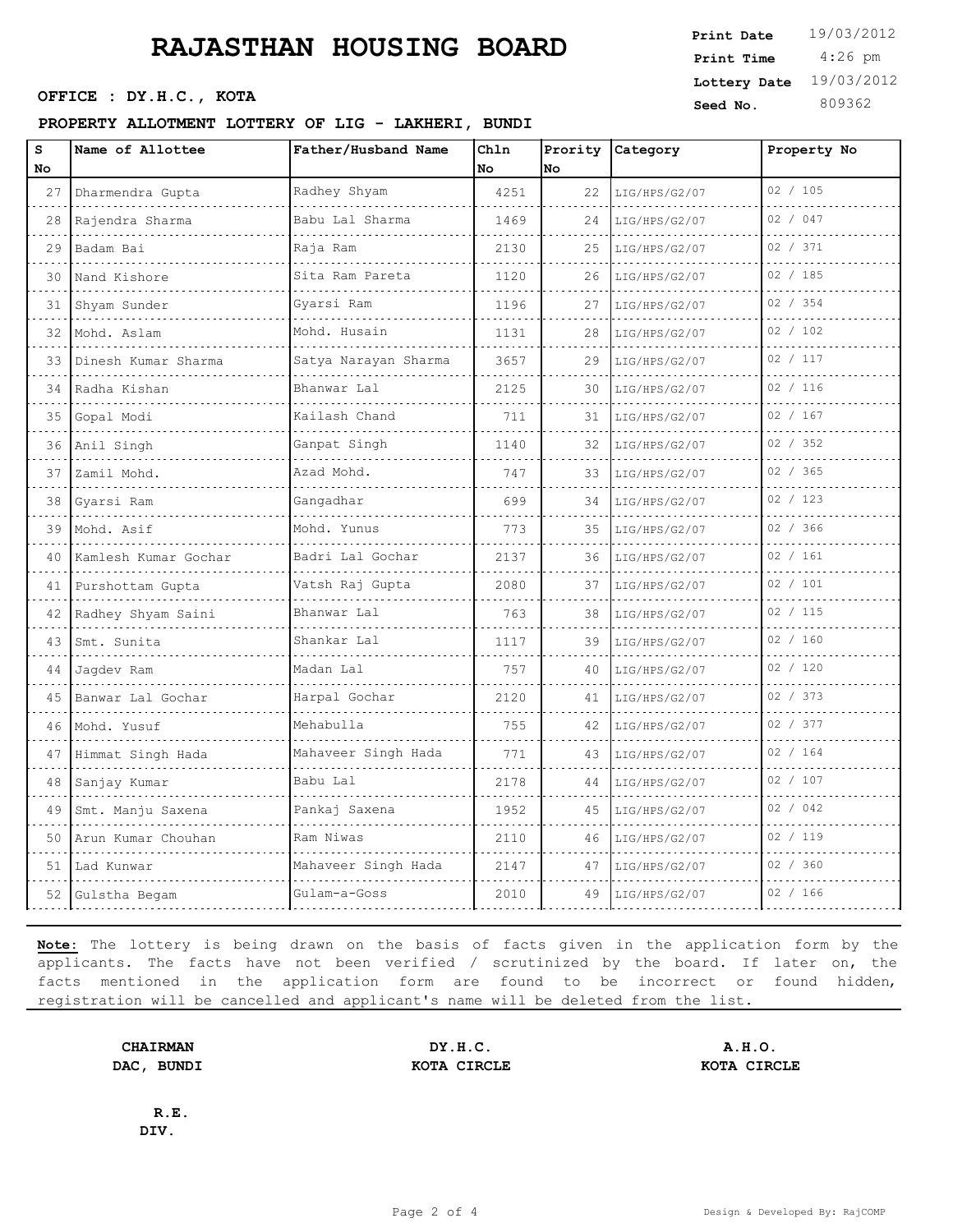### **PROPERTY ALLOTMENT LOTTERY OF LIG - LAKHERI, BUNDI**

| s  | Name of Allottee      | Father/Husband Name  | Chln |    | Prority Category | Property No |
|----|-----------------------|----------------------|------|----|------------------|-------------|
| No |                       |                      | No   | No |                  |             |
| 53 | Ram Sahay             | Harpal Gochar        | 1078 | 50 | LIG/HPS/G2/07    | 02 / 044    |
| 54 | Reena Gupta           | Jhanakar Lal Gupta   | 1483 | 51 | LIG/HPS/G2/07    | 02 / 097    |
| 55 | Purshottam Singh<br>. | Diwan Chand<br>.     | 4260 | 52 | LIG/HPS/G2/07    | 02 / 043    |
| 56 | Vinod Kumar Tailor    | Ramesh Chand         | 1121 | 53 | LIG/HPS/G2/07    | 02 / 103    |
| 57 | Tilak Raj Pareta      | Rodhu Lal            | 2171 | 54 | LIG/HPS/G2/07    | 02 / 145    |
| 58 | Shambhu Lal<br>.      | Kanhaiya Lal<br>.    | 734  | 56 | LIG/HPS/G2/07    | 02 / 141    |
| 59 | Harish Kumar Sahu     | Jagannath Sahu       | 3601 | 57 | LIG/HPS/G2/07    | 02 / 139    |
| 60 | Prahlad Pareta        | Jagannath Pareta     | 688  | 58 | LIG/HPS/G2/07    | 02 / 110    |
| 61 | Laxmi Devi<br>.       | Gopi Chand<br>.      | 2023 | 60 | LIG/HPS/G2/07    | 02 / 372    |
| 62 | Sunita Devi Gupta     | Bharat Bhushan Gupta | 1961 | 61 | LIG/HPS/G2/07    | 02 / 104    |
| 63 | Nitu Kumari           | Bhim Shankar         | 759  | 62 | LIG/HPS/G2/07    | 02 / 363    |
| 64 | Dinesh Kumar          | Vasu Dev Ram<br>.    | 3244 | 1  | LIG/ORS/G4/07    | 02 / 096    |
| 65 | Durga Shankar         | Kanhaiya Lal         | 1453 | 1  | LIG/HPS/G4/07    | 02 / 163    |
| 66 | Mohan Lal             | Ladu Ram             | 2181 | 2  | LIG/HPS/G4/07    | 02 / 106    |
| 67 | Krishan Chand Verma   | Bhim Raj Verma<br>.  | 668  | 3  | LIG/HPS/G4/07    | 02 / 369    |
| 68 | Jitendra Verma        | Radha Kishan Verma   | 714  |    | LIG/HPS/G4/07    | 02 / 158    |
| 69 | Laxmi Chand Mahawar   | Bheru Lal            | 1199 | 5  | LIG/HPS/G4/07    | 02 / 109    |
| 70 | Suresh Kumar Mehra    | Sita Ram Mehra<br>.  | 684  |    | LIG/HPS/G4/07    | 02 / 108    |
| 71 | Kamal Kumar Jaiyant   | Mohan Lal            | 710  |    | LIG/HPS/G4/07    | 02 / 099    |
| 72 | Devi Shankar          | Omkar Lal            | 746  | 8  | LIG/HPS/G4/07    | 02 / 114    |
| 73 | Devi Lal Meena        | Arjun Lal Meena      | 2185 | 1  | LIG/ORS/G4/07    | 02 / 041    |
| 74 | Babu Lal Meena        | Ram Chandra Meena    | 1107 |    | LIG/HPS/G4/07    | 02 / 140    |
| 75 | Smt. Vimla Meena      | Prabhu Lal Meena     | 2078 | 2  | LIG/HPS/G4/07    | 02 / 376    |
| 76 | Hari Prasad Meena     | Raj Mal Meena        | 2131 |    | LIG/HPS/G4/07    | 02 / 362    |
| 77 | Smt. Mangi Bai        | Brij Mohan           | 1136 | 4  | LIG/HPS/G4/07    | 02 / 112    |
| 78 | Giriraj Prasad Meena  | Brij Mohan           | 1135 | 5. | LIG/HPS/G4/07    | 02 / 367    |
|    |                       |                      |      |    |                  |             |

**Note:** The lottery is being drawn on the basis of facts given in the application form by the applicants. The facts have not been verified / scrutinized by the board. If later on, the facts mentioned in the application form are found to be incorrect or found hidden, registration will be cancelled and applicant's name will be deleted from the list.

**CHAIRMAN DY.H.C. A.H.O. DAC, BUNDI KOTA CIRCLE KOTA CIRCLE**